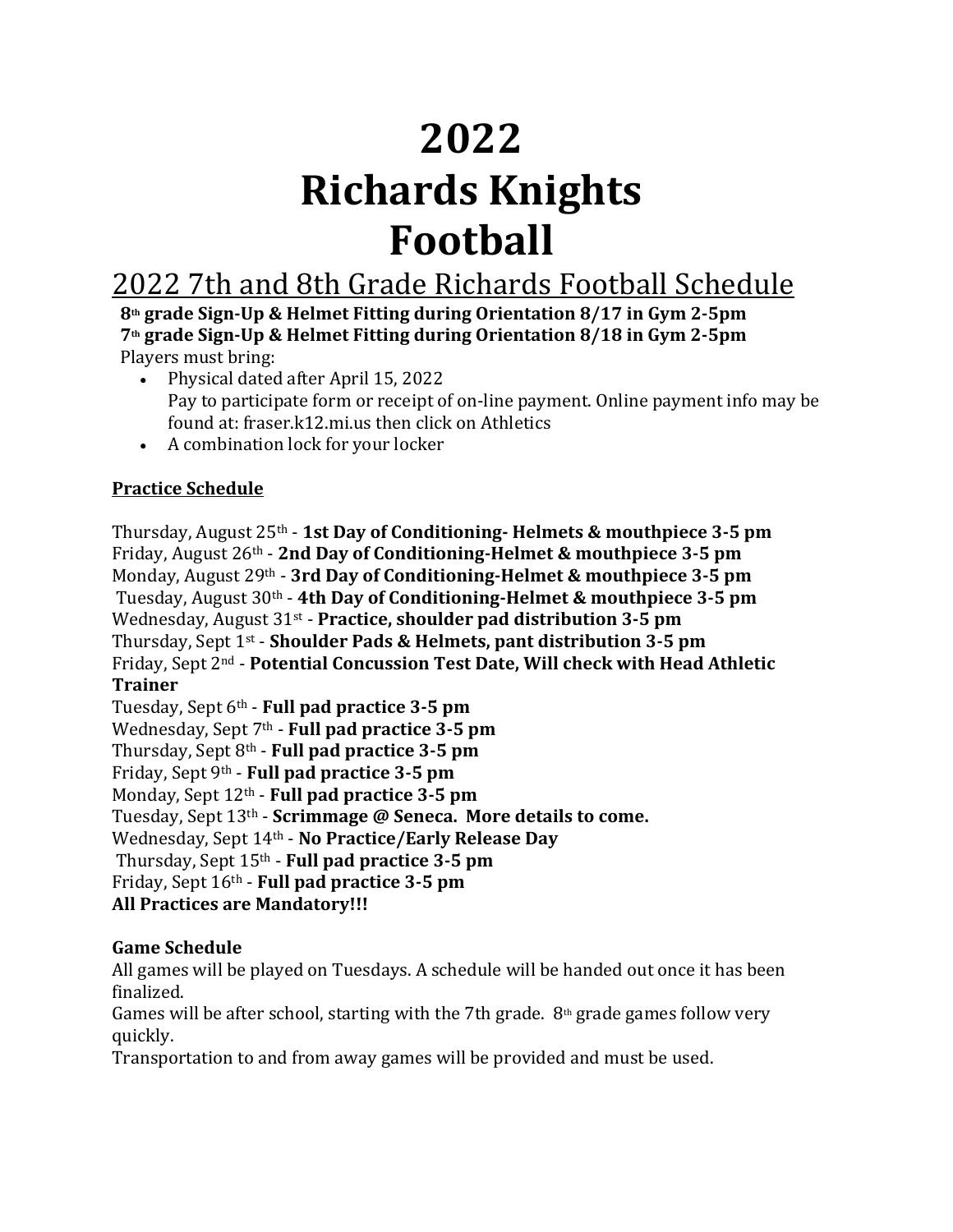#### **Team Expectations**

- EXERCISE over the summer, DO NOT sit in the house playing video games all day! - Give your best effort in class and complete all your work.

-Be always on your best behavior. The classroom, hallways, lunchroom & bus.

-Attend practice every day and be on time every day!

-Any unexcused absence from practice will result in the loss of playing time, you cannot get better when you are not at practice. If a player reaches three unexcused absences, they will be removed from the team. If you decide that football is not the game for you, talk to your coaches as we will understand, and turn your equipment in. Advanced noticed with a reasonable justification is required for an absence to be considered excused.

-Listen to your coaches and be willing to sacrifice for the team!

-Everyone will play in the games, how much will determined by you. Class work, behavior, attendance, effort, and ability are all factors that will go into the playing time each player will receive.

-To prevent blisters, break your new cleats in 1 to 2 weeks before we start practice. Wearing 2 pairs of socks in the beginning helps keeps blisters away too.

#### **Football Coach Information**

**7th Grade Coaches:** Erik Anderson, Brent Carter, Steve Norgrove Anderson email: erik.anderson@fraserk12.org

**8th Grade Coaches:** Brad Truszkowski, Mike Kuharcik, Truszkowski email: Truszkowski77@yahoo.com

#### **Richards Football 2022**

1. All players must have a physical form completed by a physician dated after April 15, 2022. The physical will be good for the 2022/23 school vear.

2. All pay to participate forms must be completed with payment before the first regular season game. Without payment, your student athlete may not participate. All pay to participate information is available at:

www.fraser.k12.mi.us click on the Athletics tab and you will find the form

3. Other athletic forms from the district: FamilyID will be handed out during signups for the players to take home and have completed. These must be turned in before our first scrimmage.

4. Players are expected to be at every scheduled practice. If your student athlete needs to miss practice, please let the coaches know in advance.

5. Coaches will receive eligibility reports from teachers on a weekly basis. Students will be eligible to participate with satisfactory reports in academics, behavior, and effort. If a student has an unsatisfactory mark in any of those areas, they will receive a point. 3 points accumulated for a given week, will cause that player to be ineligible to play for that week.

6. All parents are required to attend a MANDATORY district athletic meeting that will deal with eligibility and expectations throughout your student's athletic career in Fraser Public Schools. Details will be announced when they are confirmed with our **Athletic Director, Shane Redshaw.** 

7. Parent volunteers will be needed for home games with concessions and the chains. Mr Redshaw will have more information on how and where to sign up.